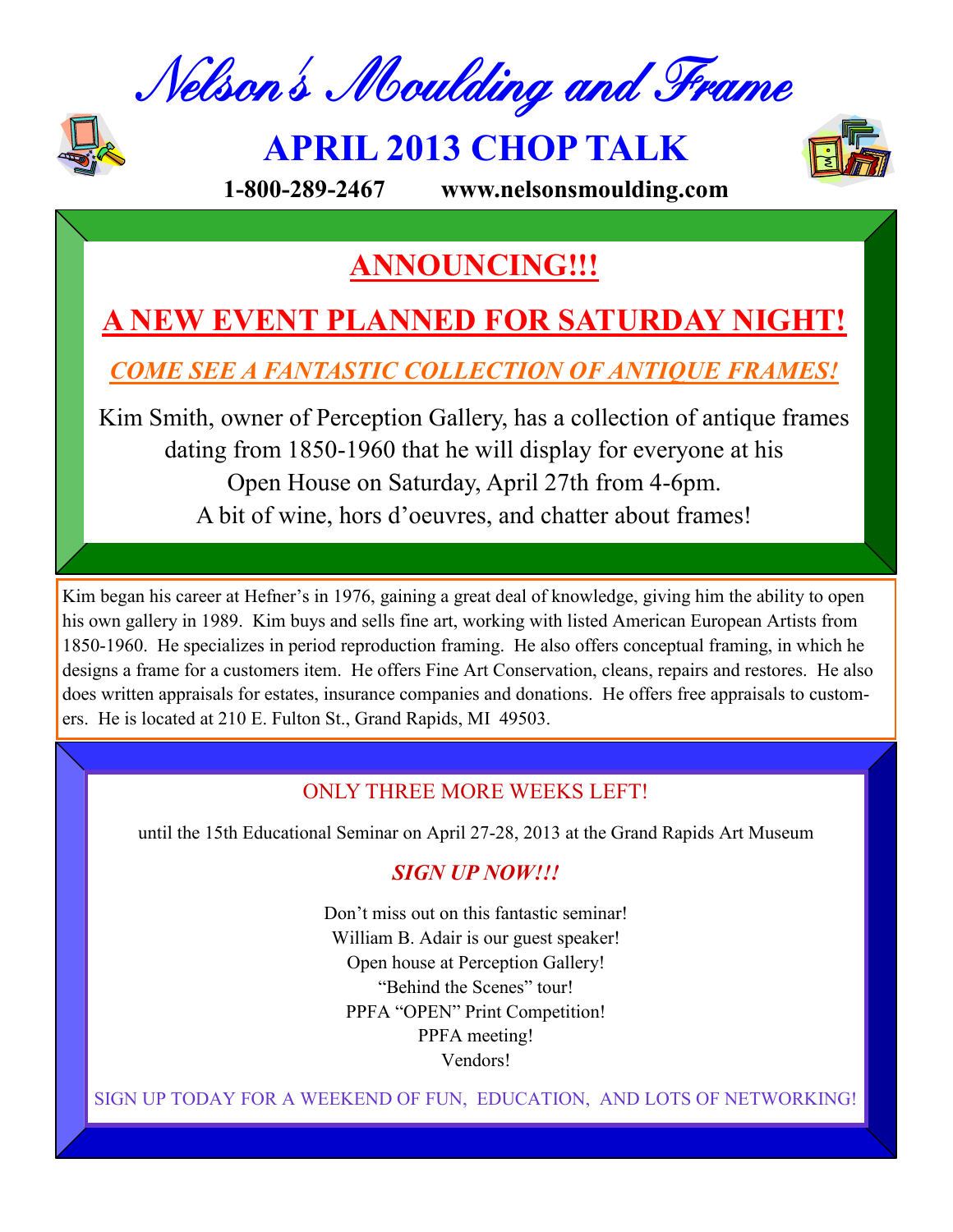# **Seminar Events!**

## **WILLIAM B. ADAIR**

A warm welcome to William B. Adair, owner of Gold Leaf Studios. He is a frame conservator, frame historian, and master gilder. Bill will be speaking on, "Contemporary Artists in a Traditional Style". This talk will put in historical context frames for plein air, realist and even abstract painters, based on the concept that the frame should be like camouflage. It should not be noticed but should be a supporting actor to the main event. At the same time, the frame should exhibit the qualities of balance and harmony, through proportion of molding, color, tone and texture.

A unique twist to Bill's Seminar! Bring with you to the seminar an antique frame or a picture of the antique frame and Bill has offered to identify the frame for you. So be sure to dig around your attic, garage, or frame shop and find an antique frame.

**VENDORS**

A welcome to representatives of Bainbridge, Crescent and Tru Vue. All three companies will give an overview of new products and will be available for questions before the seminar and during lunch.

### HOLIDAY INN DOWNTOWN

Nelson's has reserved a block of rooms at a lower rate just for you! Please call 616-235-7611, state you are attending our seminar and give the group code "NMF". The address is 310 Pearl St., NW, Grand Rapids, MI 49504.

### **PPFA MEETING**

It is our honor to once again host the PPFA meeting. PPFA offers it's members on-going education, research classes and competitions. There is also an "on-line" support system for framers who have questions. Nelson's Moulding is a member of the PPFA and would like to extend new memberships, at no cost, to those individuals who have not ever been a member of the PPFA or who have not been a current member in the last five years.

### **"OPEN" PRINT COMPETITION**

The Great Lakes PPFA Chapter will hold the "OPEN" Print Competition at Nelson's 15th Educational Seminar.

The pieces will be judged on Saturday, April 27th. A first, second, third, judges award and popular choice will all be awarded.

Please contact Stephanie at 1-800-289 -2467 for more information.

# **TRU VUE ULTRA VUE SUPER SALE!**

## Super Sale runs through August 30, 2013

| <b>ULTRA VUE</b> | <b>SALE PRICE</b><br><b>PER BOX</b> | <b>CURRENT PRICE</b><br><b>PER BOX</b> |
|------------------|-------------------------------------|----------------------------------------|
| <b>TUV32X40</b>  | <b>Call for \$</b>                  | Call for \$                            |
| <b>TUV36X48</b>  | <b>Call for \$</b>                  | Call for \$                            |
| <b>TUV40X60</b>  | <b>Call for \$</b>                  | Call for \$                            |
| <b>TUV48X68</b>  | <b>Call for \$</b>                  | Call for \$                            |

- Anti-reflective
- Anti-static
- Scratch resistant
- 2.0mm Water White Glass Substrate

Ideal for reflection-free viewing when conservation grade UV protection is not a concern.

"For Delivery Areas Only"



R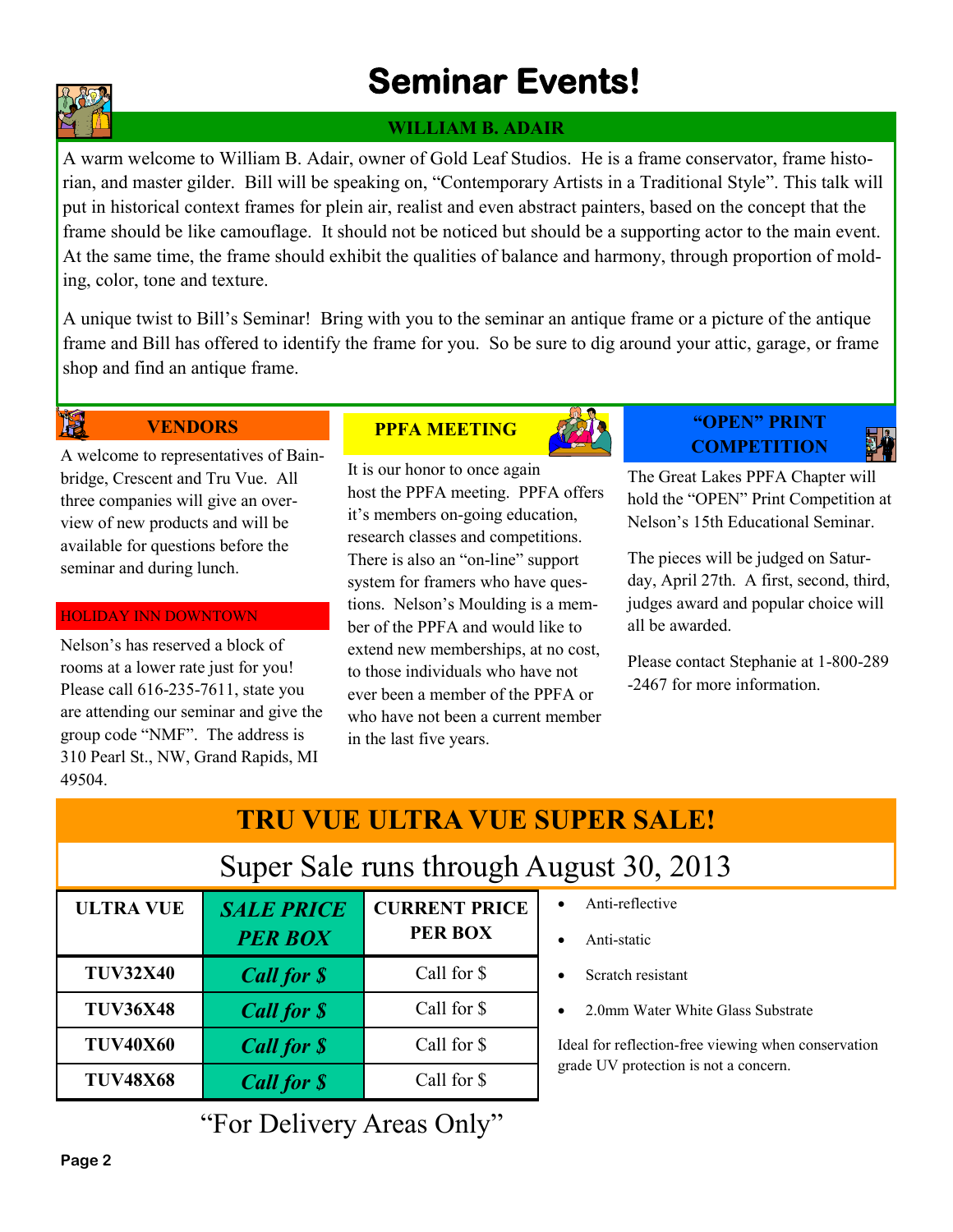## **Shave all of your hair off…..I dare you!!!**



David Trago, son of Kristy Trago in Accounts Receivable, shaved his hair off to raise money for the St. Baldrick's Foundation.

Before head shave

St. Baldrick's Foundation began in 1999 by Tim Kenny, John Bender and Enda McDonnell, successful business owners who wanted to give something back from their business's good fortunes. John had the idea to shave their heads to raise money for children with cancer. The first head shaving event took place at Jim Brady's Pub in Manhattan in which 19 individuals shaved their heads and raised \$104,000. The money was donated to the Children's Oncology Group for research. The 2nd event raised \$140,000 and John and Enda begin to make plans to expand the foundation to other businesses. Unfortunately, in 2001 the terrorist attack paralyzed New York City and John and Enda lost hundreds of friends and colleagues. They continued to forge ahead and put together 37 head-shaving events in 2002, raising over \$1 million dollars. Firefighters, police officers and military troops have been a big part of St. Baldrick's from the very beginning…. and the head-shaving events began to spread to police and fire stations across the country and even military bases in Iraq and Germany! In 2004, the St. Baldrick's Foundation became official with a goal to donate as much of each dollar raised to the best children's cancer research organizations as possible; utilizing volunteers. Thus, in 2005, the St. Baldrick's foundation raised \$5.3 million with the proceeds going to the Children's Oncology Group. In 2007, \$12.9 million was raised by over 18,000 shavees at 402 events creating funds for hypothesisdriven research grants, scholar awards, and infrastructure support to help local institutions treat more kids on clinical trials, their best hope for a cure. In 2010, the St. Baldrick's Foundation hosted its first Research Priorities Summit, attended by 16 of the most respected pediatric cancer researchers in the U.S. In 2012, St. Baldrick's volunteers raised more than \$30 million!

David had his head shaved at the Grand Traverse Metro Fire Department. The Grand Traverse Metro Fire Department and North Flight were teams in which Sleder's hosted the main event. A special thanks to the stylists at Salon Saloon for donating their time for the past three years to shave heads. This event raised just under \$5,000!

Worldwide, every 3 minutes a child is diagnosed with cancer. The most common type of childhood cancer is Acute Lymphoblastic Leukemia (ALL), a cancer of the blood and bone marrow. Research has been very strong

in the fight against Acute Lymphoblastic Leukemia (ALL), which has raised the survival rate to over 90% surviving more

than 5 years. More research is needed to help these children. If you would like to be a part of St. Baldrick's Foundation, go to StBaldricks.org.



#### After head shave

#### **FRAMETASTIC PHOTO FRAMES**

Frametastic offers Photo Frames designed for the Independent Specialty Retailer. The frames are created utilizing Nelson's Mouldings. Each Photo Frame is carefully gift wrapped with tissue and placed in a gift box. The Photo Frames are complete with UV protected glass, matboard and foamboard. No cardboard is used. They are available in standard 4x6, 5x7 and 8x10. A few other sizes are also available.

Please contact Cliff at 973-962-0286 or email him at cliff@frametastic-llc.com or visit www.frametastic-llc.com for more information.



## **Acrylic is a static nightmare! What can I do?**

### *Work Area*

Must be clean and dust free! Covering the area with lint free felt helps.

#### *Cleaning*

Use a clean damp cleaning cloth, such as the 3M Scotch-Brite High Performance Cleaning Cloth. Apply only light pressure, rinse with clean water, and dry by blotting with a damp cloth or chamois.

(DO NOT ever use window cleaning sprays, kitchen scouring compounds, or solvents such as acetone, gasoline, or lacquer thinner to clean acrylic.)

### *Static Control*

- 1. Wash the sheet with mild soap and water followed by a thorough rinse with clean water will remove static charge.
- 2. When drying the sheet, it is essential that the sheet be lightly blotted with a damp cloth.
- 3. Rubbing with a dry cloth will generate static charge and could scratch the sheet.
- 4. Commercial anti-static cleaners and polishes are available.

### *Scratches*

Fine scratches can be removed by hand polishing with a recommended acrylic polish or paste wax. Apply polish to a soft cloth and rub. When the scratches have disappeared, remove all residue and polish.

### *Cutting*

- 1. A straight line is first scribed in the acrylic where cut is desired.
- 2. A hand-operated roller is then guided along the scribe line applying even pressure to cleanly break the sheet.
- 3. The sheet masking should be left in place during the cutting operation to protect the sheet surface.